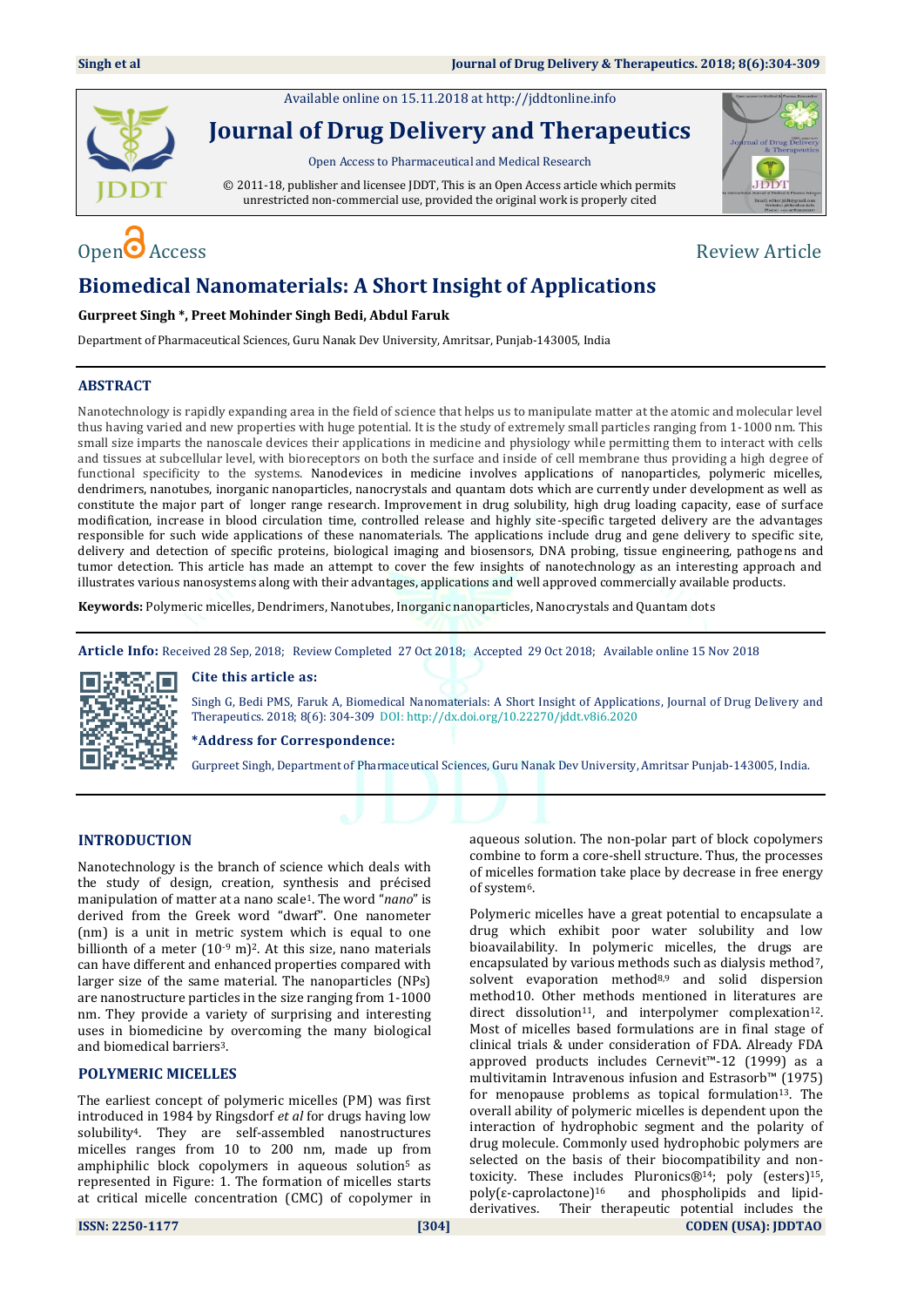delivery of antitumor drugs alone or as a conjugate to specific site<sup>17</sup>. Other advantages includes, stable than surfactant, prolong blood circulation times and protection from mononuclear phagocytic system18.



**Figure 1: Schematic representation of formation of polymeric micelles**

#### **DENDRIMERS**

Dendrimers are polymer-based tree-like, star-shaped macromolecules with doubles or triples branching units as reported by Vogtle *et al* in 197819. They are also known as "arboróis", "cascade molecules" and polymers of the 21st century20. They have great potential in biomedical research with ease of modification, simple preparation method and size ranged 2 to 10 nm for drug targeting. Modification in degree of branching may offer encapsulation possibility for variety of drug molecules<sup>21</sup>. They have a unique architectural design with high degree of branching with internal hydrophobicity suitable for hydrophobic drug as shown in Figure 2.



**Figure 2: Schematic representation of dendrimers branching system (A) drug attached terminal surface (B) drug attached to interior terminal branches**

**ISSN: 2250-1177 [305] CODEN (USA): JDDTAO** Dendrimers consisted of an initiator core, interior layer and layer for terminal functional group attached. Preparation starts from attachment of carbon and other elements to an atom like nitrogen followed by repeated addition of branching molecules by certain chemical reactions. They are three dimensional carrier systems with many functional surface groups; drug can attach to the interior or attached to the surface of dendrimers. The association of drug with dendrimers takes place by physical entrapment, covalent linkage to the surface or as drug conjugates<sup>22</sup>. The resulting dendrimers have the size which is suitable for blood circulation. They can be

synthesized and designed into variety of structures due to their feasible topology, functionality and dimensions, ideal for intravenous, oral, transdermal, pulmonary and ocular routes administration<sup>23</sup>. They are ideally used for delivery of oligonucletide, specific receptor site drug targeting, and also for less water soluble drugs<sup>24</sup>. The overall properties of dendrimers are affected by pH, salt effect, nature of solvent and concentration of dendrimer<sup>25</sup>. Examples of dendrimer based products in market are VivaGel® BV, Priostar®, Stratus CS®, Starburst®, Priofect® and SuperFect®21.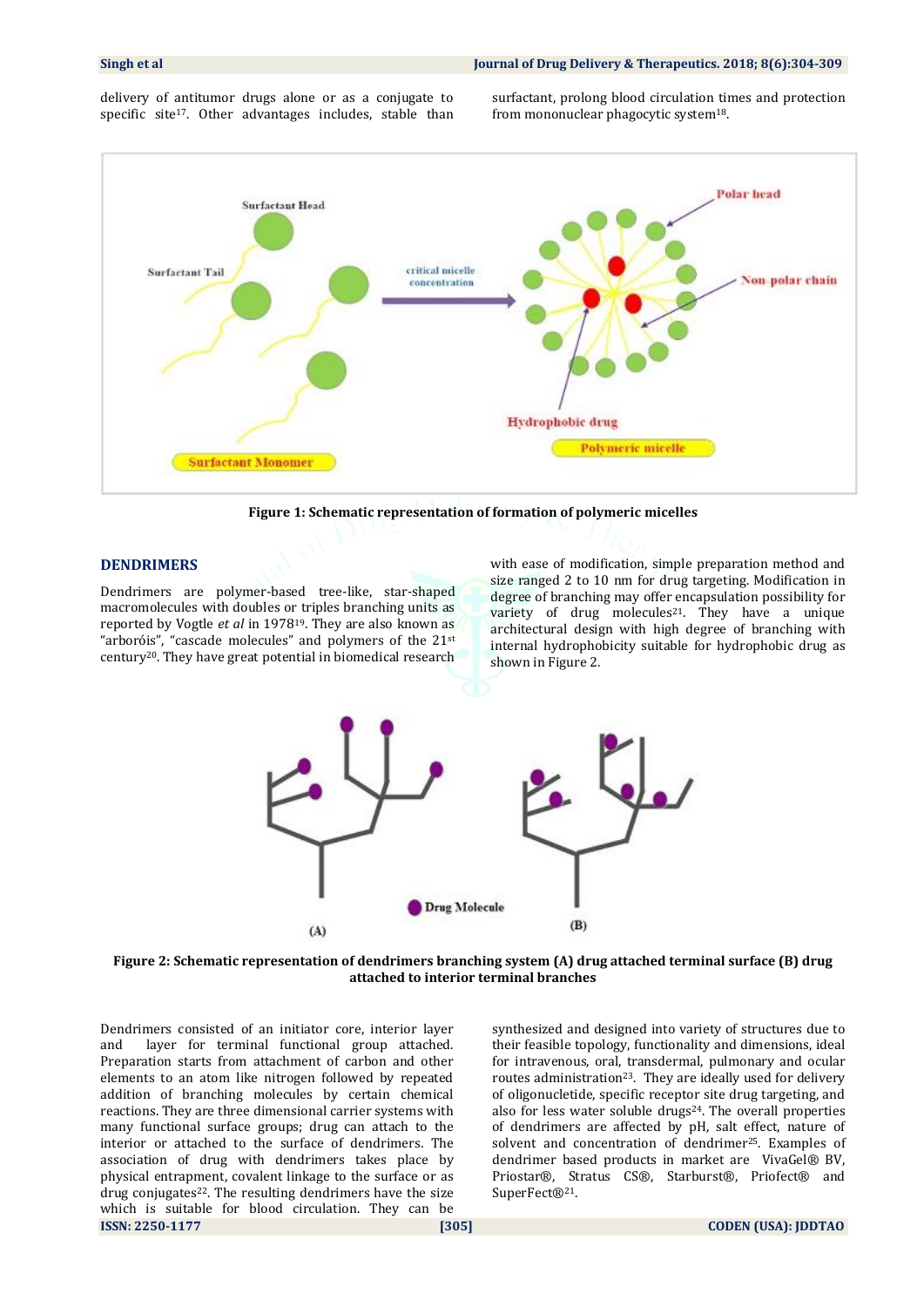### **Advantages of dendrimers26, <sup>27</sup>**

- 1. Size range from 1 100 nm can overcome the problem of uptake by reticulum endothelium.
- 2. Lower polydispersity index
- 3. Outer surface can be utilized for attachment of vector devices for drug targeting
- 4. Can be prepared for stimuli responsive drug release system
- 5. Better enhanced permeability and retention effect, can be effectively used for tumour targeting

### **NANOTUBES**

Carbon nanotubes (CNT) are nanostructure carrier systems that have high drug loading potential and with high cell penetration properties. They can act as a drug

container, because of their tube like structure which is made up from one or more layers of grapheme. Sumio Iijima, a Japanese physicist invent the carbon nanotubes in 1991 and received a number of prestigious awards and recognition for his work28. Carbon nanotubes are classified as single-walled nanotubes (SWNT) and multi walled carbon nanotubes (MWNTs) as shown in Figure 3. They have been proven for better bioavailability, decreased toxicity and sustained half-life29. Carbon nanotubes have numerous biomedical applications and ideal carries for the delivery of proteins. The major focused area of carbon

nanotubes is delivery of anticancer agents due to their unique needle-like shapes which enable them to adsorb or covalently bind to the target cell such as delivery of doxorubicin, camptothecin, carboplatin, cisplatin and paclitaxel <sup>30</sup>.



(a) Single-walled nanotubes (SWNT)

(b) Multi walled carbon nanotubes (MWNTs)

**Figure 3: Schematic representation of (a) single-walled nanotubes (SWNT) and (b) multi walled carbon nanotubes (MWNTs)** 

Due to their high surface area to volume ratio, they provide a good platform for better loading of various drugs and

chemicals30, <sup>31</sup>. The recent biomedical applications of carbon nanotubes are represented in Figure 4.



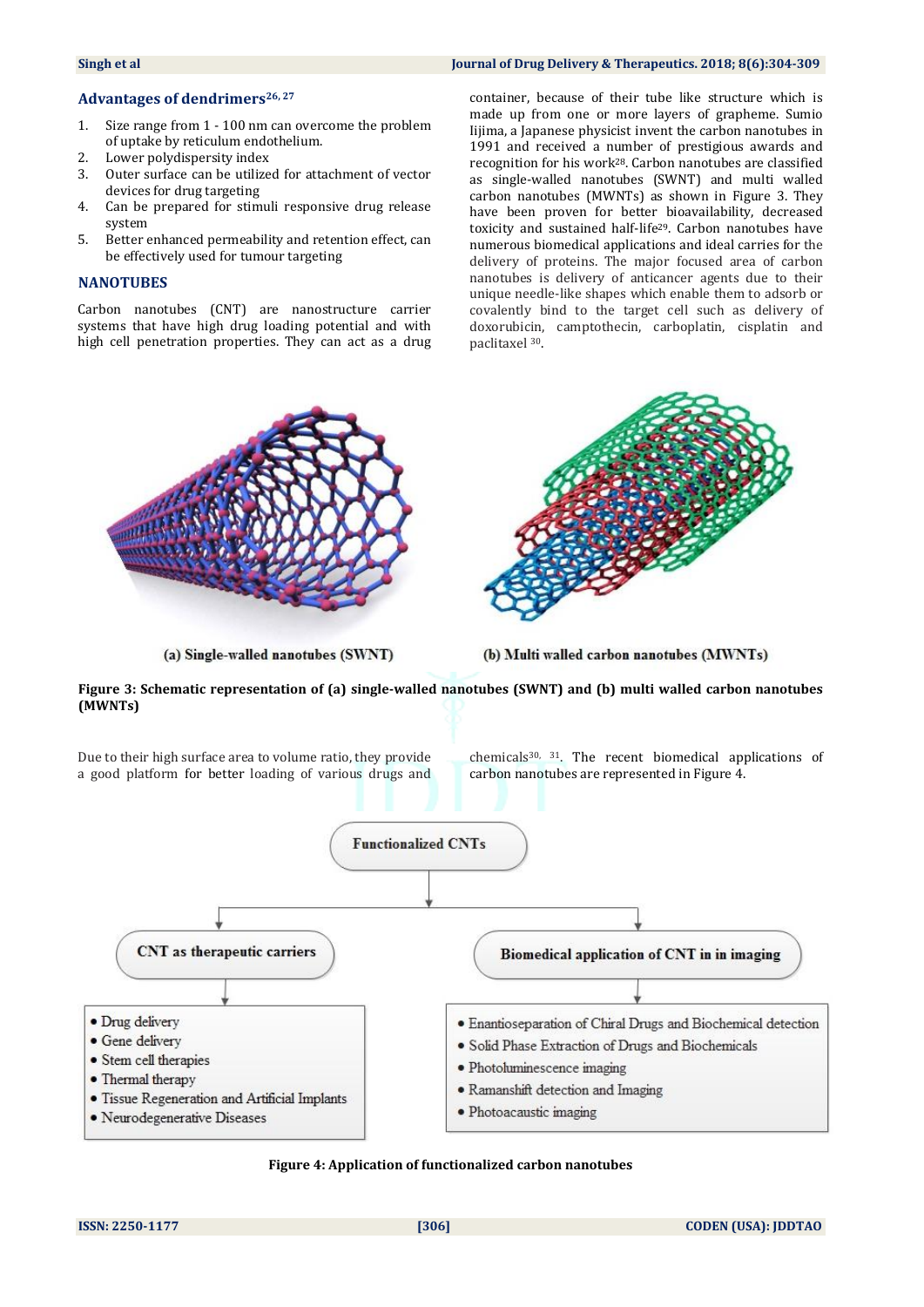#### **Singh et al Journal of Drug Delivery & Therapeutics. 2018; 8(6):304-309**

#### **INORGANIC NANOPARTICLES**

Inorganic nanoparticles are commonly used for cellular delivery of gene and protein based drugs. Most inorganic nanoparticles belongs to metals (gold, silver), metal salts and metal oxides with chemical or biological modification for their cellular delivery<sup>32</sup>. They are biocompatibility, and have affinity for different bio-molecules and thus sitespecificity<sup>33</sup>. Gold nanoparticles are considered as potential carrier for intracellular targeting vector due size range of 0.8 and 200 nm, surface modification and possess visible light extinction behavior for drug tracking purpose in the cells. Similarly, silver nanoparticles have gained the attention with unique properties to develop products for medical and industrial purposes. They have ideal optical, electrical and thermal properties that have impact on their application in medical device, optical sensors and in drug delivery systems<sup>10</sup>,<sup>34</sup>,

Advantages of inorganic nanoparticle32, 35, <sup>36</sup>

- 1. Ease of surface modification and conjugation based on various structures and nature of drugs
- 2. High loadings capacity
- 3. Controlled release kinetics based on the material or capping method
- 4. Provide protection from various factors until not released, hence improved the *in vivo* bioavailability
- 5. Suitable for magnetically or antibody-targeted targeted delivery to specific tissue or sites.
- 6. Can be use as biomarkers in the diagnosis of heart diseases, cancers, and other conditions
- 7. Suitable for biological imaging and biosensors applications
- 8. Use as probes for microscopy such as transmission electron microscopy

#### **NANOCRYSTALS**

Nanocrystals are crystalline aggregates of the drugs surrounded by a thin coating of hydrophilic layer of surfactant. The hydrophilic layer helps in drug biodistribution and bioavailability and control the aggregation of the crystalline drug material during storage<sup>35</sup>. The concept of formation of nanocrystal is extensively evolved for solubility enhancement. Nanocrystal technology improved dissolution rate, high drug loading, improved oral absorption and bioavailability<sup>37</sup>. Commonly used methods for preparation of nanocrystals are nanoprecipitation, milling, homogenization<sup>38</sup>, Spray drying39, Nanopure® XP technology<sup>40</sup> and **Spray** Freezing into Liquid technology41.

Advantages of nanocrystals<sup>42</sup>

- 1. Improved rate of absorption
- 2. Increased over all surface area
- 3. Enhanced solubility
- 4. Increased the rate of dissolution
- 5. Suitable for various administration routes
- 6. Further processing in various dosages form such as tablets, capsules
- 7. Increased blood circulation time
- 8. Can be formulate as hybrid nanocrystals for both diagnostic and therapeutic purpose

#### **QUANTUM DOTS**

Quantum dots are semiconducting nanoparticles being illuminated by light and characteristically used for bioimaging applications. They present many intrinsic photophysical properties that are desirable for the imaging and drug targeting purposes. Quantum mean amount, a discrete unit commonly used to represent change in energy or matter involved in an interaction<sup>43</sup>. Quantum dots generally have metalloid crystalline core which are enclosed by a shell and when exposed to ultraviolet light, they emit the signal of visible light which can determine a image of source44. Quantum dots are 20-100 times brighter than traditionally used dyes for *in vitro* imaging45. They play a vital role in investigation of intracellular moment of nanosized structures coupled with help of confocal microscopy or transmission electron microscopy. Quantum dots are ideal tool for *in vivo* animal imaging but limited in human studies due to heavy metal toxicity<sup>46</sup>. Major applications of quantum dots includes, labeling cells, neural imaging, lymph node mapping, vasculature imaging, use as biomarkers for cancer detection, photodynamic cancer therapy, and as a delivery systems<sup>45, 47</sup>.

#### **Advantages of quantum dots<sup>43</sup>**

- 1. Longer-lasting photostability
- 2. Broader excitation spectra and a well defined emission peak
- 3. More stable than organic dyes
- 4. Can be modified with biomaterials
- 5. Better contrast for electron microscope
- 6. Real-time tracking of molecules and cells
- 7. Easy to make and produce several different colors

#### **CONCLUSION**

Nanomaterials have unique physicochemical and biological properties which help to overcome the limitations of other conventional dosage forms. It has been gaining a widespread popularity due to its promising usage in disease diagnosis and treatment with high efficacy as no data is available about its any harmful effect to the best of our knowledge. The advantageous properties are basically due to their peculiar size and shape which accounts for the high attention of researchers for their use towards every aspect of human health. Thus, nanotechnology is revolutionizing the advances in medicine and research both in laboratories and clinically.

#### **Conflicts of Interest:** Nil

#### **Acknowledgment:** Nil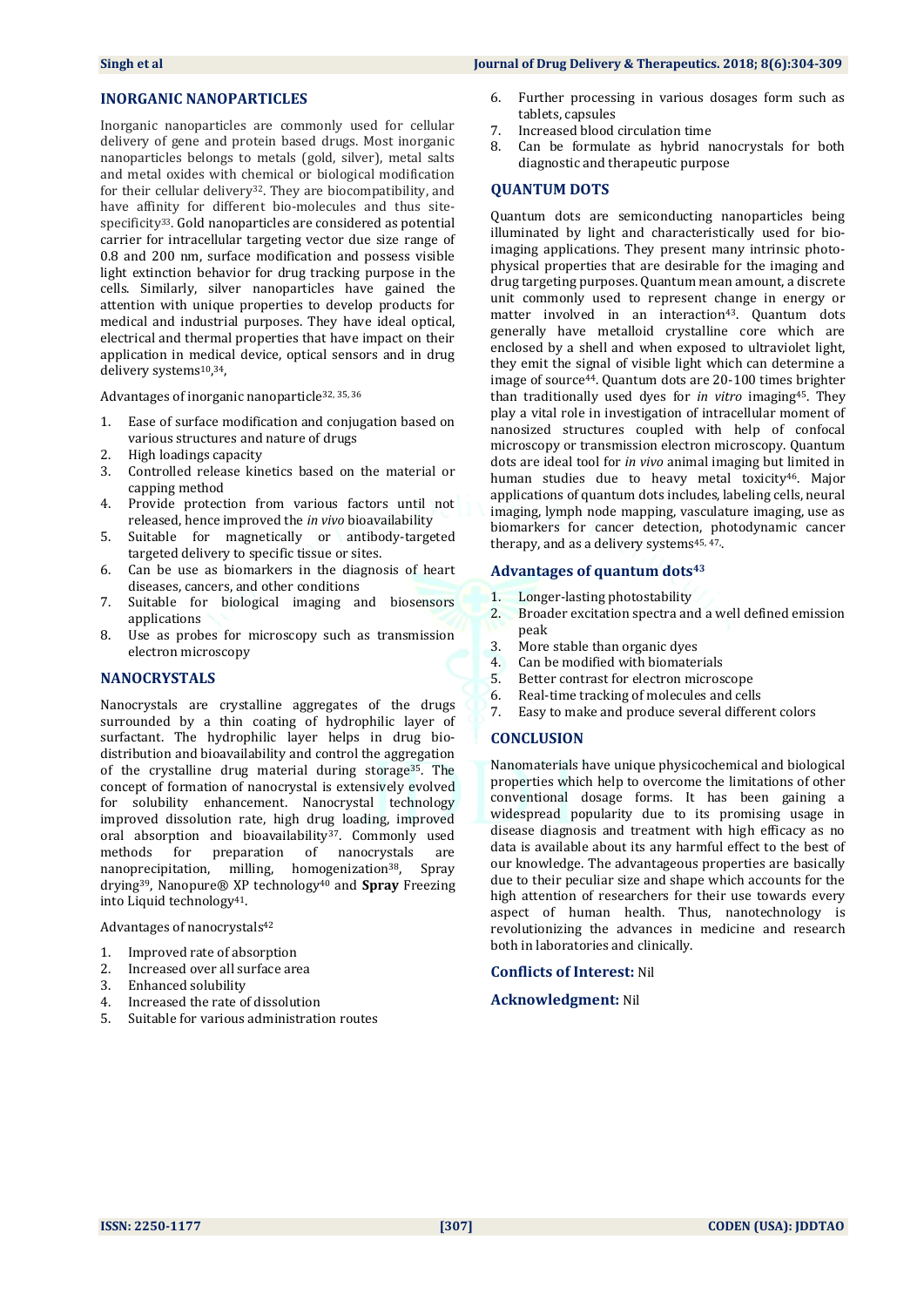#### **REFERENCES**

- 1. Albanese A, Tang PS, Chan WC. The effect of nanoparticle size, shape, and surface chemistry on biological systems. Annual review of biomedical engineering. 2012; 14:1-16. PubMed PMID: 22524388
- 2. Toumey C. Why not zwergo-technology? Nature nanotechnology. 2011; 6(7):393-4. PubMed PMID: 21731067.
- 3. Wong IY, Bhatia SN, Toner M. Nanotechnology: emerging tools for biology and medicine. Genes & development. 2013; 27(22):2397-408. PubMed PMID: 24240230. Pubmed Central PMCID: 3841729.
- 4. Bader H, Ringsdorf H, Schmidt B. Watersoluble polymers in medicine. Die Angewandte Makromolekulare Chemie. 1984; 123(1):457-85
- 5. Riess G. Micellization of block copolymers. Progress in Polymer Science. 2003; 28(7):1107-70.
- 6. Jones M, Leroux J. Polymeric micelles a new generation of colloidal drug carriers. Eur J Pharm Biopharm. 1999; 48(2):101-11. PubMed PMID: 10469928.
- 7. Van Butsele K, Sibret P, Fustin CA, Gohy JF, Passirani C, Benoit JP, et al. Synthesis and pH-dependent micellization of diblock copolymer mixtures. Journal of colloid and interface science. 2009; 329(2):235-43. PubMed PMID: 18930246.
- 8. Taillefer J, Jones MC, Brasseur N, van Lier JE, Leroux JC. Preparation and characterization of pH-responsive polymeric micelles for the delivery of photosensitizing anticancer drugs. Journal of pharmaceutical sciences. 2000; 89(1):52-62. PubMed PMID: 10664538.
- 9. Lavasanifar A, Samuel J, Kwon GS. Micelles self-assembled from poly(ethylene oxide)-block-poly(N-hexyl stearate Laspartamide) by a solvent evaporation method: effect on the solubilization and haemolytic activity of amphotericin B. Journal of controlled release : official journal of the Controlled Release Society. 2001; 77(1-2):155-60. PubMed PMID: 11689268.
- 10. Zhang X, Jackson JK, Burt HM. Development of amphiphilic diblock copolymers as micellar carriers of taxol. International journal of pharmaceutics. 1996; 132(1):195-206.
- 11. Burt HM, Zhang X, Toleikis P, Embree L, Hunter WL. Development of copolymers of poly(d,l-lactide) and methoxypolyethylene glycol as micellar carriers of paclitaxel. Colloids and Surfaces B: Biointerfaces. 1999; 16(1):161-71.
- 12. Lefevre N, Fustin CA, Gohy JF. Polymeric micelles induced by interpolymer complexation. Macromol Rapid Commun. 2009 Nov 19; 30(22):1871-88. PubMed PMID: 21638469.
- 13. CenterWatch: Clinical Research and Drug Information, https://www.centerwatch.com/ accessed on 22/8/2018
- 14. Rapoport N. Combined cancer therapy by micellarencapsulated drug and ultrasound. International journal of pharmaceutics. 2004; 277(1-2):155-62. PubMed PMID: 15158978.
- 15. Ruan G, Feng SS. Preparation and characterization of poly(lactic acid)-poly(ethylene glycol)-poly(lactic acid) (PLA-PEG-PLA) microspheres for controlled release of paclitaxel. Biomaterials. 2003; 24(27):5037-44. PubMed PMID: 14559017.
- 16. Krimmer SG, Pan H, Liu J, Yang J, Kopecek J. Synthesis and characterization of poly(epsilon-caprolactone)-block-poly[N- (2-hydroxypropyl)methacrylamide] micelles for drug delivery. Macromolecular bioscience. 2011; 11(8):1041-51. PubMed PMID: 21567954. Pubmed Central PMCID: 4598047.
- 17. Woodle MC, Engbers CM, Zalipsky S. New amphipatic polymer-lipid conjugates forming long-circulating reticuloendothelial system-evading liposomes. Bioconjugate chemistry. 1994; 5(6):493-6. PubMed PMID: 7873652.
- 18. Oerlemans C, Bult W, Bos M, Storm G, Nijsen JF, Hennink WE. Polymeric micelles in anticancer therapy: targeting, imaging and triggered release. Pharmaceutical research. 2010; 27(12):2569-89. PubMed PMID: 20725771. Pubmed Central PMCID: 2982955.
- 19. Buhleier E, Wehner W, VÖGtle F. "Cascade"- and "Nonskid-Chain-like" Syntheses of Molecular Cavity Topologies. Synthesis. 1978; 1978(02):155-8. En.
- 20. Newkome GR, Baker GR, Young JK, Traynham JG. A systematic nomenclature for cascade polymers. Journal of Polymer Science Part A: Polymer Chemistry. 1993; 31(3):641-51.
- 21. Choudhary S, Gupta L, Rani S, Dave K, Gupta U. Impact of Dendrimers on Solubility of Hydrophobic Drug Molecules. Frontiers in pharmacology. 2017; 8:261. PubMed PMID: 28559844. Pubmed Central PMCID: 5432624.
- 22. Palmerston Mendes L, Pan J, Torchilin VP. Dendrimers as Nanocarriers for Nucleic Acid and Drug Delivery in Cancer Therapy. Molecules. 2017; 22(9). PubMed PMID: 28832535. Pubmed Central PMCID: 5600151.
- 23. Cheng, C. M., & Wu, K. C. Nanomaterials and nanofabrication for biomedical applications. *Sci Technol Adv Mater,* 2013; *14*(4):040301.
- 24. Madaan K, Kumar S, Poonia N, Lather V, Pandita D. Dendrimers in drug delivery and targeting: Drug-dendrimer interactions and toxicity issues. Journal of pharmacy & bioallied sciences. 2014; 6(3):139-50. PubMed PMID: 25035633. Pubmed Central PMCID: 4097927.
- 25. Maiti PK, Çaǧın T, Lin S-T, Goddard WA. Effect of Solvent and pH on the Structure of PAMAM Dendrimers. Macromolecules. 2005; 38(3):979-91.
- 26. Nanjwade BK, Bechra HM, Derkar GK, Manvi FV, Nanjwade VK. Dendrimers: Emerging polymers for drug-delivery systems. European Journal of Pharmaceutical Sciences. 2009 2009; 38(3):185-96.
- 27. Kalomiraki M, Thermos K, Chaniotakis NA. Dendrimers as tunable vectors of drug delivery systems and biomedical and ocular applications. International journal of nanomedicine. 2016; 11:1-12. PubMed PMID: 26730187. Pubmed Central PMCID: 4694674.
- 28. Rastogi V, Yadav P, Bhattacharya SS, Mishra AK, Verma N, Verma A, et al. Carbon nanotubes: an emerging drug carrier for targeting cancer cells. Journal of drug delivery. 2014; 2014:670815. PubMed PMID: 24872894. Pubmed Central PMCID: 4020363.
- 29. Yan Y, Chan-Park MB, Zhang Q. Advances in carbon-nanotube assembly. Small. 2007; 3(1):24-42. PubMed PMID: 17294465.
- 30. Son KH, Hong JH, Lee JW. Carbon nanotubes as cancer therapeutic carriers and mediators. International journal of nanomedicine. 2016; 11:5163-85. PubMed PMID: 27785021. Pubmed Central PMCID: 5066859.
- 31. Alshehri R, Ilyas AM, Hasan A, Arnaout A, Ahmed F, Memic A. Carbon Nanotubes in Biomedical Applications: Factors, Mechanisms, and Remedies of Toxicity. Journal of medicinal chemistry. 2016; 59(18):8149-67. PubMed PMID: 27142556.
- 32. Bayda S, Hadla M, Palazzolo S, Corona G, Toffoli G, Rizzolio F. Inorganic Nanoparticles for Cancer Therapy: a Transition from Lab to Clinic. Current medicinal chemistry. 2017 Dec 29. PubMed PMID: 29284391.
- 33. Yeh YC, Creran B, Rotello VM. Gold nanoparticles: preparation, properties, and applications bionanotechnology. Nanoscale. 2012; 4(6):1871-80. PubMed PMID: 22076024. Pubmed Central PMCID: 4101904.
- 34. Wei L, Lu J, Xu H, Patel A, Chen ZS, Chen G. Silver nanoparticles: synthesis, properties, and therapeutic applications. Drug discovery today. 2015; 20(5):595-601. PubMed PMID: 25543008. Pubmed Central PMCID: 4433816.
- 35. Wang F, Li C, Cheng J, Yuan Z. Recent Advances on Inorganic Nanoparticle-Based Cancer Therapeutic Agents. Int J Environ Res Public Health. 2016; 13(12). PubMed PMID: 27898016. Pubmed Central PMCID: 5201323.
- 36. Anselmo AC, Mitragotri S. A Review of Clinical Translation of Inorganic Nanoparticles. The AAPS journal. 2015; 17(5):1041-54. PubMed PMID: 25956384. Pubmed Central PMCID: 4540735.
- 37. Thakkar S, Shah V, Misra M, Kalia K. Nanocrystal Based Drug Delivery System: Conventional and Current Scenario. Recent patents on nanotechnology. 2017; 11(2):130-45. PubMed PMID: 27758683.
- 38. de Waard H, Frijlink HW, Hinrichs WL. Bottom-up preparation techniques for nanocrystals of lipophilic drugs. Pharmaceutical research. 2011; 28(5):1220-3. PubMed PMID: 21086152. Pubmed Central PMCID: 3073053.
- Hou Y, Shao J, Fu Q, Li J, Sun J, He Z. Spray-dried nanocrystals for a highly hydrophobic drug: Increased drug loading, enhanced redispersity, and improved oral bioavailability. International journal of pharmaceutics. 2017; 516(1):372-9.